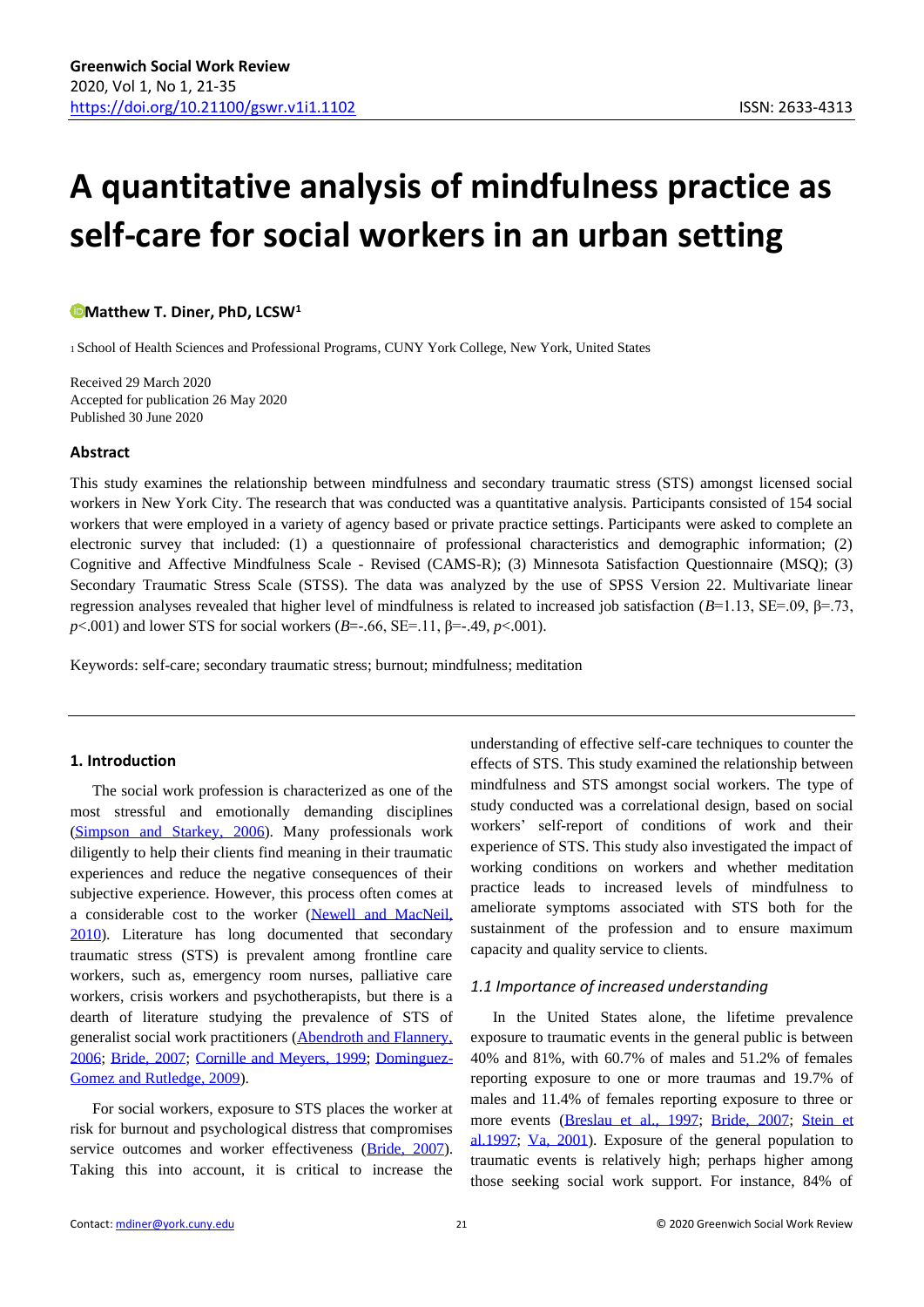psychiatric inpatients identified at least one traumatic event category with symptoms consistent with PTSD [\(Escalona et](#page-12-5)  [al., 1997\)](#page-12-5). Similarly, psychiatric outpatients also demonstrated traumatic experiences with symptoms consistent with PTSD. Studies identified that between 82% and 94% of the outpatient mental health population have been exposed to at least one lifetime trauma and 31% and 42% identified with criteria consistent with PTSD [\(Davidson](#page-12-6)  [and Smith, 1990;](#page-12-6) [Switzer et al., 1999\)](#page-14-2).These rates are likely to be greater higher in countries that are impacted by terrorism, war, natural disaster and other violent or traumatic environments.

In recent decades, social work has increasingly provided services for clients with traumatic memory and traumatic symptomology [\(Bober and Regehr, 2006;](#page-12-7) [Collins, 2003\)](#page-12-8). With this in mind, social workers are often at risk for developing work-related psychological distress, such as increased anxiety, depression, mental fatigue and strained interpersonal relationships [\(Collins, 2003;](#page-12-8) [Tyssen et al.,](#page-14-3)  [2001\)](#page-14-3). Such distress places workers at risk for developing STS, which is regarded as an "occupational hazard" in the workforce [\(Bride, 2007\)](#page-12-1). Seeking more information on the prevalence of STS and methods to improve self-care to protect the worker from STS is consistent with the profession's commitment to support vulnerable populations. Social workers must be able to cope themselves in order to support others competently and effectively.

The symptoms of STS are nearly identical to those of PTSD [\(Figley, 2002\)](#page-13-2). STS is defined as the emotional duress that ensues when an individual hears about traumatic experiences of another. Accordingly, those affected find themselves experiencing symptoms of intrusion, avoidance, and arousal [\(Figley, 2002;](#page-13-2) [Mann, 2004;](#page-13-3) [Pearlman and](#page-13-4)  [Saakvitne, 1995\)](#page-13-4). The practice of self-care has been noted in research to serve to buffer the effects of symptoms associated with STS [\(Newell and MacNeil, 2010\)](#page-13-1). Over the last several decades, meditation has been identified as one of the most researched psychotherapeutic methods that may serve as an effective intervention for stress management and symptom reduction [\(Astin, 1997;](#page-12-9) [Kabat-Zinn et al., 1992;](#page-13-5) [Shapiro and](#page-13-6)  [Walsh, 2003\)](#page-13-6). However, despite the extensive literature about STS among frontline care workers, there is still a dearth of evidence regarding STS and social work professionals. In order for the worker to reduce the symptoms of STS, advancing the knowledge of effective self-care techniques is imperative and may be viewed as a mechanism to enhance the values of service and competence.

Figley [\(2002, pp. 1433-1434\)](#page-13-2) states that "to see the world as our clients see it enables us to calibrate our services to fit

them and to adjust our services to fit how they are responding." Delivering effective social work practice requires empathy, which is paramount to the therapeutic relationship [\(Lambert and Barley, 2001\)](#page-13-7). Without empathy, there would be no secondary traumatic stress, as the worker would be indifferent to the client's suffering [\(Figley, 1995\)](#page-13-8).

Empathy requires that the social worker understands the service user's emotional pain and suffering. Figley [\(2002\)](#page-13-2) asserts that during this process, the worker bears the suffering as well. Figley  $(1993, p. 7)$  states that STS is "the natural consequent behaviors and emotions resulting from knowing about a traumatizing event experienced by a significant other—the stress resulting from helping or wanting to help a traumatized or suffering person". Research supports that STS is prevalent in the workplace when the stress of bearing one's suffering is coupled with a lack of emotional support and poor self-care [\(Radley and Figley,](#page-13-10)  [2007\)](#page-13-10).

Social workers who suffer from STS, experience symptoms that permeate and impact all areas of functioning, causing them to be physically, mentally and spiritually disabled [\(Showalter, 2010\)](#page-13-11). STS symptoms influence behavior and cognition and have damaging effects on the worker's effectiveness and success by reducing their capacity for attention, empathy, concentration and decision-making [\(Figley, 2002\)](#page-13-2). Further, in their personal lives, workers with STS may often display signs of depression, irritability, interpersonal withdrawal and somatic symptoms (Figley, [2002\)](#page-13-2).

Supervision is identified as the profession's primary response to counter the stressful nature of social work practice. Supervision also serves to aid in reducing the sense of isolation and increase feelings of efficacy [\(Bober and](#page-12-7)  [Regehr, 2006\)](#page-12-7). Other responses to work-related stress in social work are bio-behavioral coping strategies, such as physical health, spiritual practice, balanced nutrition, adequate sleep, exercise, or recreation [\(Newell and MacNeil,](#page-13-1)  [2010\)](#page-13-1).

As the growing body of literature suggests, more effective ways of preventing and ameliorating the effects of STS among social work professionals need to be explored. Meditation, one of the most widely researched therapeutic interventions to enhance well-being, may offer a means to mitigate the effects of STS. Meditation may serve as a medium to counteract STS and cultivate compassion for self and others [\(Walsh and Shapiro, 2006\)](#page-14-4) and benefits the practitioner by aiding in the development of empathy,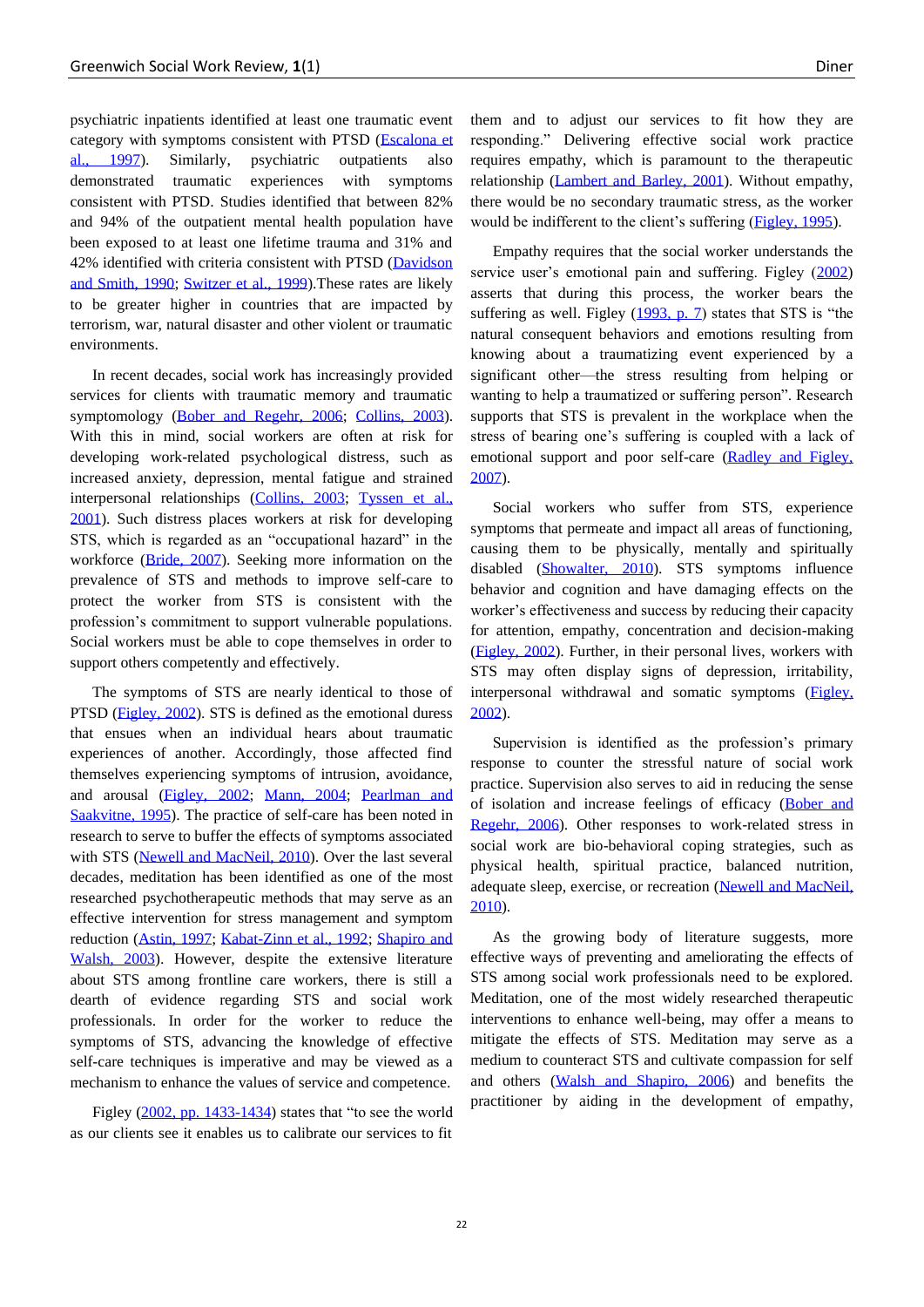attention, equanimity and presence [\(Walsh and Shapiro,](#page-14-4)  [2006\)](#page-14-4).

# **2. Literature review**

#### *2.1 STS amongst social workers*

In a 30 year old study, Guy, Polestra and Stark [\(1989\)](#page-13-12) reported that 74.3% (*n*=318) psychologists experienced personal distress over a three year period, while 36.7% expressed that it greatly impaired the quality of service they were able to provide for their clients, and 4.6% admittedly expressed that it resulted in inadequate treatment.

Meldrum, King and Spooner [\(2002\)](#page-13-13) found that 27% of social work professionals that work with traumatized individuals experience extreme distress from their work. The study reported that 54.8% were distressed at the time of the study and 35.1% were emotionally drained (Meldrum et al., [2002\)](#page-13-13). Similarly, Sprang, Clark and Whitt-Woolsey [\(2007\)](#page-14-5) reported that mental health workers (n=1,121) of a rural southern state in the United States experienced STS more frequently than their counterparts that received specialized training in trauma. The study found that female gender, younger age, lack of education and/or experience in clinical work, and a higher caseload of clients diagnosed with PTSD correlated with higher levels of STS.

Rudolph, Stamm and Stamm [\(1997\)](#page-13-14) studied both individual and organisational variables to examine potential risks and mediating factors in the development of STS. The method included 113 females and 66 males from Alaska Public Health Nurse Annual Convention, American Red Cross, InterPsych and University of Alaska Anchorage. 37 % (n=64) of the participants were at high risk for compassion fatigue and 54% (n=97) at high risk for burnout. Post hoc analyses found that social workers with an MSW were at a significantly higher level for developing compassion fatigue (CF) and burnout than the group as a whole. Likewise, social workers with a bachelor level-education were at a lower risk for developing CF and burnout than the group as a whole [\(Rudolph et al., 1997\)](#page-13-14).

# *2.2 Meditation*

Historically, meditation originated over 3,000 years ago in India, and is viewed as a vehicle to attain higher levels of concentration and transpersonal levels of development [\(Shapiro and Walsh, 2003\)](#page-13-6). In the past two decades, meditation has gained popularity in psychological and medical literature as an effective clinical intervention to reduce stress and improve certain medical conditions [\(Shapiro et al., 2006\)](#page-13-15). In particular, the term mindfulness is currently fashionable in literature to describe meditation practice. Mindfulness describes, "the awareness that emerges by way of paying attention on purpose, in the present moment, and nonjudgmentally to unfolding of experience moment by moment" [\(Jon Kabat-Zinn, 2006, p. 145\)](#page-13-16). Mindfulness meditation is a process by which the meditator becomes aware of mental activity as an observer, without making an effort to modify it [\(Boyce, 2011\)](#page-12-10).

Prior to the emergence of meditative practice in health, meditative practice was studied in medical research. Herbert Benson, an early researcher of meditation, pioneered studies of meditation that studied the dramatic effects of meditation on the human body. Benson termed these effects as the Relaxation Response (RR) [\(Benson, 1975\)](#page-12-11). Benson's RR technique is to silently chant a one-word mantra, such as, "one" or "love" for 10 minutes. Benson's research of RR concluded it as a wakeful hypo metabolic state that causes oxygen consumption and blood pressure to drop significantly [\(Benson, 1975;](#page-12-11) [Park et al., 2013\)](#page-13-17). Benson's research showed that when RR was practiced regularly, symptoms such as pain, irregular heartbeats, hot flashes due to menopause, insomnia, and infertility are improved or eliminated [\(Benson,](#page-12-11)  [1975\)](#page-12-11).

In 1979, meditation practice gained recognition as a legitimate intervention in healthcare and psychotherapy. Kabat-Zinn's Mindfulness Based Stress Reduction (MBSR) teaches meditation to help accept pain (Turner, 2009). MBSR is an 8-week course for the reduction of chronic pain and stress (Turner, 2009). Medical research has documented MBSR effectiveness to improve the immune system in response to a flu vaccine, the improved clearing of psoriasis, improve innate immunity and anxiety disorders [\(Davidson, et](#page-12-12)  [al., 2003;](#page-12-12) [Fang et al.,](#page-12-13) 2010; [Kabat-Zinn et al., 1992, p. 199;](#page-13-5) [Kabat-Zinn et al., 1998\)](#page-13-18).

Within the last 15 years, meditation has quickly moved into the mainstream of behavioral medicine, psychotherapy and counseling [\(Christopher and Maris, 2010\)](#page-12-14). Within these fields, meditation is gaining attention as a viable form of self-care. Literature has long documented and recognized the importance of providing clinicians with the tools of self-care early in their careers, even while they are being trained [\(Baker, 2003;](#page-12-15) [Christopher and Maris, 2010;](#page-12-14) [Kuyken et al.,](#page-13-18)  [2003;](#page-13-18) [Weiss, 2004\)](#page-14-6). Recent extensive research on stress management in the education of healthcare has demonstrated that meditation-based interventions promise to lower levels of anxiety and depression and offer greater capacity for empathy and improved immunological functioning [\(Shapiro,](#page-13-19)  [Shapiro and Schwartz, 2000\)](#page-13-19). Educators have begun to correlate the stressors that mental health professionals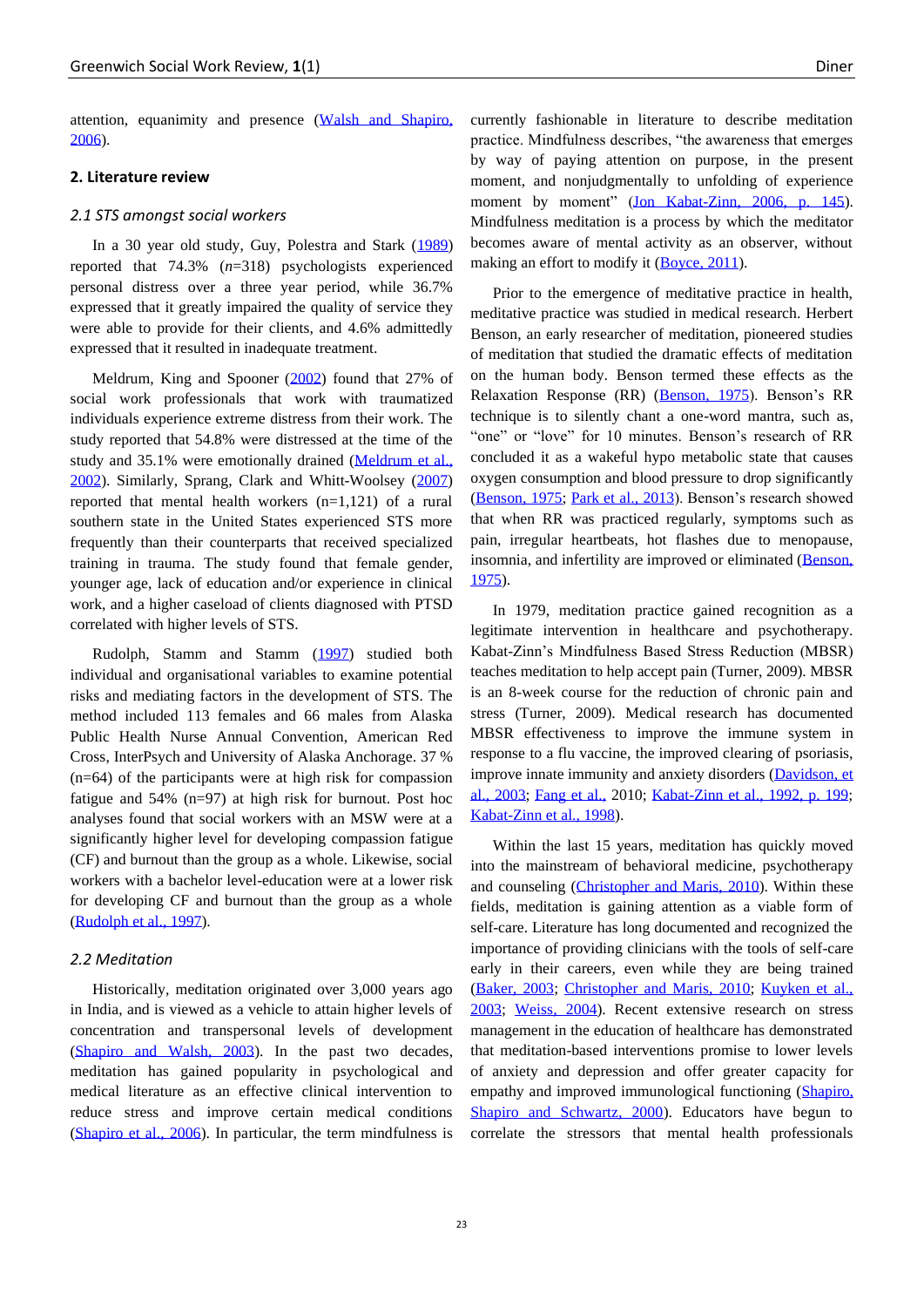experience with the benefits of meditation as a viable means of self-care [\(Shapiro et al., 2006\)](#page-13-15).In addition to meditation's role as a means to self-care, it also serves as a clinical intervention, and may have applications to increase both the well-being and effective practice of mental health workers [\(May and O'Donovan, 2007\)](#page-13-20).

This study contributes to the existing research on the value of meditation practice among social work professionals and its contribution to their professional health and wellbeing. Secondarily, this study contributes to the growing body of literature on self-care practices among social work professionals and the value of the practices in terms of worker wellbeing for the prevention of STS and to keep the workforce providing quality service. By increasing our understanding of the relationship between these two variables, we are potentially increasing our professional competency and service.

#### **3. Methodology**

# *3.1 Research design*

This research consisted of a correlational design, based on social workers' self-report of conditions of work and their experience of STS. The purpose of a correlational design allows the researcher to examine a phenomenon by taking a cross section of it at one point in time in order to show the plausibility of a causal relationship [\(Rubin, 1999\)](#page-13-21). The advantage of a correlational design is to determine whether or not two variables are correlated; this illustrates whether an increase or decrease in one variable corresponds to an increase or decrease in the other variable [\(Privitera, 2013\)](#page-13-22). The statistical package of SPSS Version 22 was used to analyze the data. The data was analyzed with bivariate and multivariate regression analyses [\(Tabachnick and Fidell,](#page-14-7)  [2012\)](#page-14-7).

#### *3.2 Context of study*

This study used convenience sampling of a diverse population of social workers in New York State [\(Privitera,](#page-13-22)  [2013\)](#page-13-22). Participants were recruited from two community based non-profit organizations that offered numerous mental health services. In addition, the researcher used convenience sampling by recommending that survey respondents forward the survey link to others. The surveys were fully anonymized.

An invitation email was sent with a brief description of the study and the online survey URL, which directed to the online consent form. The online consent form contained a detailed explanation of the study and the names and contact information of affiliated Yeshiva research study personnel. Participants were prohibited from completing the survey more than once via a feature of SurveyMonkey, in which the URL can set a limit of allowing only one response per computer by placing a cookie on the individual's browser. The researcher was not able to access any identifying information provided by the participants. This study was approved by the Institutional Review Board of Yeshiva University.

#### *3.3 Data and participants*

As a requisite for this study, only Licensed Master Social Workers (LMSW) and Licensed Clinical Social Workers (LCSW) were recruited; these licensures are considered the fundamental requisite to practice social work in New York State, the difference in acronym denotes a generalist and clinical license respectively. In addition, another distinction between these licenses is that the generalist license (LMSW) is acquired upon graduation with an MSW and successful completion of a national exam while the clinical license takes at least three years post-graduation of full-time clinical social work practice and supervision with a qualified supervisor and passing a national, clinical exam.

A power analysis indicated that 150 study participants would provide sufficient statistical power to detect a medium size effect between the independent and dependent variables within a multiple linear regression model using four predictors. The sample, thus, consisted of 154 respondents and was representative of licensed social workers working in a wide diversity of fields, thereby contributing to the study's generalizability.

### *3.4 Measures*

*3.4.1 Secondary Traumatic Stress Scale (STSS).* STSS is a 17-item, self-report, Likert-style instrument designed to assess the frequency of intrusion, avoidance and arousal symptoms (predominate features of PTSD criteria – [American Psychiatric Association, 2000\)](#page-12-16) associated with STS. STSS has demonstrated reliability, convergent and discriminant validity, and factorial validity [\(Bride, 2004\)](#page-12-17).

Respondents are asked to state how far they relate to the 17 statements in the tool, and within the last seven days. The responses are recorded on a 1-5 Likert-style scale (1=never and 5=very often); the higher the score, the greater the amount of STS and conversely. For the purposes of this study, the instructions have been modified to read the impact of their "work" instead of "work with traumatized clients".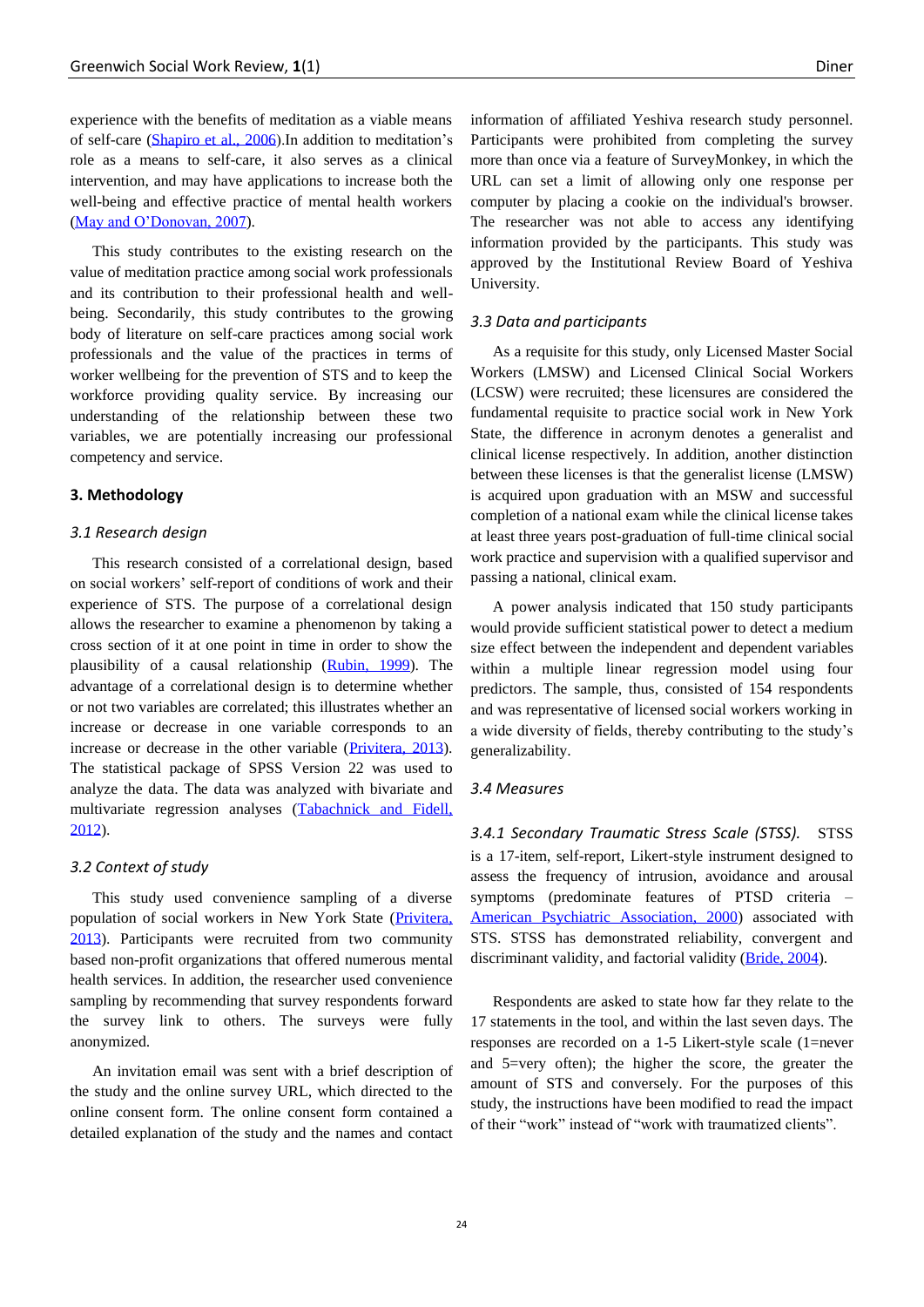*3.4.2 Cognitive and Affective Mindfulness Scale-Revised (CAMS-R).* Mindfulness is both an independent and dependent variable in this study. To measure mindfulness, the Cognitive and Affective Mindfulness Scale – Revised (CAMS-R) was used. The CAMS-R was developed by Feldman et al. [\(2007\)](#page-12-18) and is used as a multidimensional measure of mindfulness. The CAMS-R is a 12 item Likert style measure and applicable with a wide variety of samples. The instrument measures four domains of mindfulness: the ability to regulate attention, an orientation to present or immediate experiences, awareness of experience, and an attitude of acceptance or non-judgment towards experience. The CAMS-R has demonstrated acceptable internal consistency and evidence of convergent and discriminant validity with concurrent measures of mindfulness [\(Feldman et al., 2007\)](#page-12-18). The higher one scores on the CAMS-R the higher it reflects one's level of mindfulness.

*3.4.3 Minnesota Satisfaction Questionnaire (MSQ).* Job satisfaction is both an independent and dependent variable in the study. The Minnesota Satisfaction Questionnaire (MSQ) short form was created and developed by Weiss et al. [\(1967\)](#page-14-6) to measure overall job satisfaction. MSQ has demonstrated acceptable reliability and validity. The instrument elicits responses that are indicative of whether workers like or dislike their job. The MSQ short form consists of 20 statements related to the intrinsic and extrinsic reinforcers of the work environment [\(May and](#page-13-20)  [O'Donovan, 2007;](#page-13-20) [Weiss et al., 1967\)](#page-14-6).

*3.4.4 Demographics and Professional Characteristics Questionnaire.* The Demographics and Professional Characteristics questions address gender, salary, years in practice, level of education, employment status, major area of specialization, composition of workload, work setting and type of client (i.e. children, adolescents, adults). This section also inquires if the participant practices yoga/meditation and if so, for how long (in months) and how often (per week).

# *3.5 Data analysis*

Data analysis was conducted in three phases. First, all data was analyzed descriptively via univariate analysis. Frequency distributions and percentages were obtained from the questionnaire to describe the characteristics of the participants in the study. Second, the relationship between the dependent variable STS and the independent variables (mindfulness, job-satisfaction, education level, years of social work practice, direct service versus administration and percentage of trauma related work) were examined using bivariate analysis. Third, a multivariate regression analysis was used to model scores reflecting the dependent variables as a function of all predictor variables included in the multivariate model. Prior to data analysis, an examination of test assumptions indicated a satisfactory level of homoscedasticity, linearity and normality. Further, the data was tested to indicate that multicollinearity does not present a significant problem (see Table 1).

The hypotheses using the test of Pearson product– moment correlation coefficient were used to measure the strength of relationship between two scales or interval/ratio variables; independent T-tests were used when the independent variable was a dichotomous variable and the dependent variable is a scale or interval level variable. Oneway analysis of variance was used when the independent variable has three or more nominal or grouped ordinal categories and the dependent variable was a scale or interval level variable (Field, 2013). Predictor variables associated with the dependent variable at a statistically significant level (p<.05) were entered in the final multivariate model.

| Table 1. Hypotheses, variables and corresponding analyses |  |  |  |
|-----------------------------------------------------------|--|--|--|
|-----------------------------------------------------------|--|--|--|

| <b>Hypothesis</b>                                                                                         | <b>Variable Use</b> | <b>Analysis</b> |
|-----------------------------------------------------------------------------------------------------------|---------------------|-----------------|
| H <sub>1</sub> The higher the level of mindfulness, the higher the level of job satisfaction.             | $IV^*$ : CAMS-R     | Pearson         |
|                                                                                                           | $DV^{**}: MSO$      | correlation     |
| H <sub>1</sub> a There is a positive correlation between the length of time practicing meditation and the | IV: Ratio           | Pearson         |
| workers' level of mindfulness. The longer one practices meditation, the higher the level of               | DV: CAMS-R          | correlation     |
| mindfulness.                                                                                              |                     |                 |
| H1b There is a positive correlation between the length of time practicing yoga and the workers'           | IV: Ratio           | Pearson         |
| level of mindfulness. The longer one practices yoga, the higher the level of mindfulness.                 | DV: CAMS-R          | correlation     |
| H2 The greater the workers' level of mindfulness, the lower the level of STS.                             | $IV: CAMS-R$        | Pearson         |
|                                                                                                           | DV: STSS            | correlation     |

\*Independent Variable= IV \*\*Dependent Variable =DV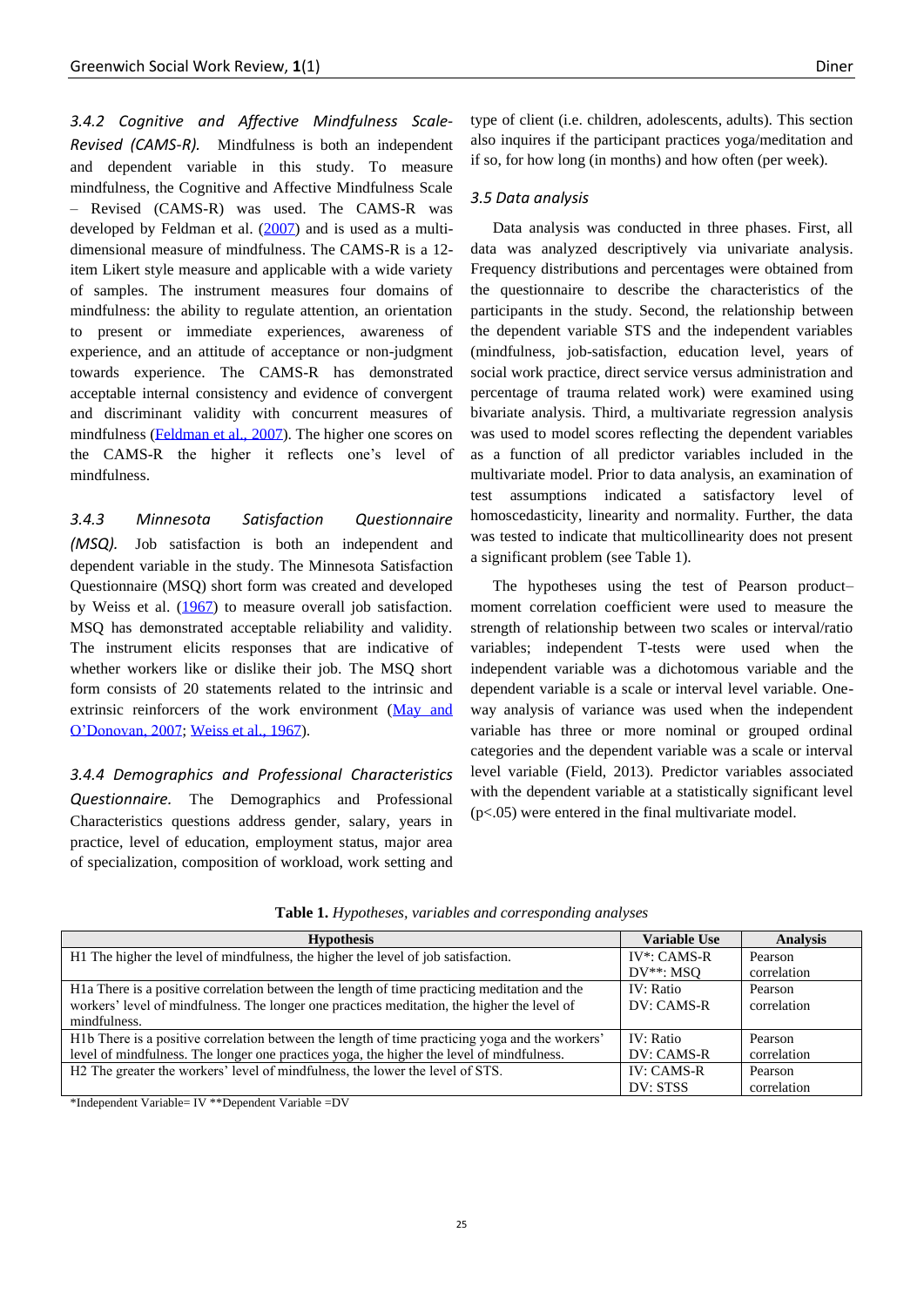# **4. Results**

#### *4.1 Descriptive analyses*

Table 2 presents a descriptive analysis of the categorical study variables. The sample was mostly female (n=113; 73.4%), between the ages of 26-50 (n=128; 83.1%), White/Caucasian  $(n=48; 31.2\%)$ , people of color  $(n=106;$ 68.8%) and married/living with partner (n=69; 44.8%). About one-third of participants reported their year of graduation as 2011-2016 (n=56; 36.4%). Over three-quarters of the sample reported their highest level of education as MSW (n=123; 79.9%).

Almost three-quarters of the 36 members of the sample with data reported extra hours worked per week as 0-5 (n=26; 72.2%). The mid-point for reported salary range was \$46,000-\$55,000 annually (n=37; 24.0%). Most participants reported an agency work setting (n=114; 74.0%). The most commonly reported agency of work was mental health  $(n=47; 30.5\%)$  and type of clients was adults  $(n=62; 40.3\%)$ . A minority of the sample reported no trauma work  $(n=25;$ 16.2%). The majority of the sample reported practicing selfcare  $(n=107; 69.5%)$  and yoga  $(n=60; 39.0%)$ , while less than half reported practicing meditation (n=62; 40.3%).

Table 3 presents a descriptive analysis of continuous study variables. Data indicated that the average study participant practiced yoga (*n*=47) for 25.17 months (SD=17.98, MIN/MAX=4-73) and meditation (*n*=34) for 27.98 months (SD=21.6; MIN/MAX=2-120). Of the full sample of 154 study participants, the average score for the mindfulness scale was 2.88 (SD=.71; MIN/MAX=1.00- 4.00), for the MSQ was 3.47 (SD=1.10; MIN/MAX=1.00- 5.00) and STSS was 1.93 (SD=.96; MIN/MAX=1.00-4.88).

# *4.2 Hypothesis and model testing*

*4.2.1 Hypothesis 1: The higher the level of mindfulness, the higher the level of job satisfaction.* Table 4 shows that at the bivariate level, hypothesis 1 is supported as mindfulness was significantly associated with job satisfaction at a statistically significant level  $[r(152)=0.80]$ , p<.01]. Table 5 indicates that at the bivariate level, the level of job satisfaction was also significantly related to age [F(4, 149)=3.55, p<.01], yoga practice [t(150.49)=6.88, p<.001] and meditation practice  $[t(149.14)=8.12, p<.001]$ . Due to a high level of multicollinearity between yoga and meditation practice, only practice yoga was included in the final multivariate model along with the variable age. Bivariate analysis also indicated no statistically significant relationships between job satisfactions with gender [t(152)=.51, p=.61], race [F(5, 148)=3.41, p<.01] (individual mean scores did not differ significantly), education level  $[t(60.48)=1.89, p=.06]$  and perceived trauma work  $[F(4,$  $149$ =2.05, p=.09].

Table 6 indicates that hypothesis 1 was also supported at the multivariate level. Specifically, Table 6 presents a multiple linear regression model, which achieved a level of statistical significance [F (6, 147) = 50.35, p<.001,  $R^2 = .67$ , Adjusted  $R^2 = .66$ ]. In terms of individual predictors, data indicated that in reference to study participants' age, 51 and over, those between the ages 26-30 [B=.41, SE=.27,  $\beta$ =.17, p <, 05] and 41-50 [B = .51, SE = .19, β = .20, p < .01] evidenced significantly higher job satisfaction scores. Findings also indicated that those who practice yoga evidenced significantly higher job satisfaction scores [B=.26, SE=.12, β=.12, p<.05]. Lastly, mindfulness was also related to job satisfaction in the context of the full multivariate model  $[B=1.13, SE=.09, \beta=.73, p<.001$ ].

*4.2.2 Hypothesis 2: The greater the workers' level of mindfulness, the lower the level of STS.* Table 4 indicates that at the bivariate level hypothesis 2 is supported as mindfulness was significantly associated with STS scores at a statistically significant level  $[r(152)=0.54, p<0.01]$ . Germane to hypothesis 2, table 7 indicates that at the bivariate level, STS scores were also significantly related to age [*F*(4, 149)=3.76, *p*<.01], yoga practice [*t*(144.78)= -3.60, *p*<.001] and meditation practice [t(142.35)=-4.72, p<.001]. Due to a high level of multicollinearity between yoga and meditation practice, only practice yoga was included in the final multivariate model along with the variable age. Bivariate analysis also indicated no statistically significant relationships between STS with gender [*t*(152)=-.80, *p*=.41], race [*F*(5, 148)=1.06, *p*=.38], education level [*t*(61.88)=.61, *p*=.55] and percent trauma work [*F*(4, 149)=3.76, *p*<.01] (individual mean scores did not differ significantly).

Table 8 indicates that hypothesis 2 was also supported at the multivariate level. A multiple linear regression model achieved a level of statistical significance  $[F(6, 147) = 11.87]$ ,  $p$ <.001, R<sup>2</sup>=.33, Adjusted R<sup>2</sup>=.30]. Age was not significantly related to STSS scores at the multivariate level. Findings also indicated that yoga practice was not associated with STSS scores in the full model  $[B=-.04, SE=-.15, B=-.02, p=.80$ . However, data did indicate that higher mindfulness scores were related to lower STSS scores in the context of the full multivariate model [*B*=-.66, SE=.11, β=-.49, *p*<.001].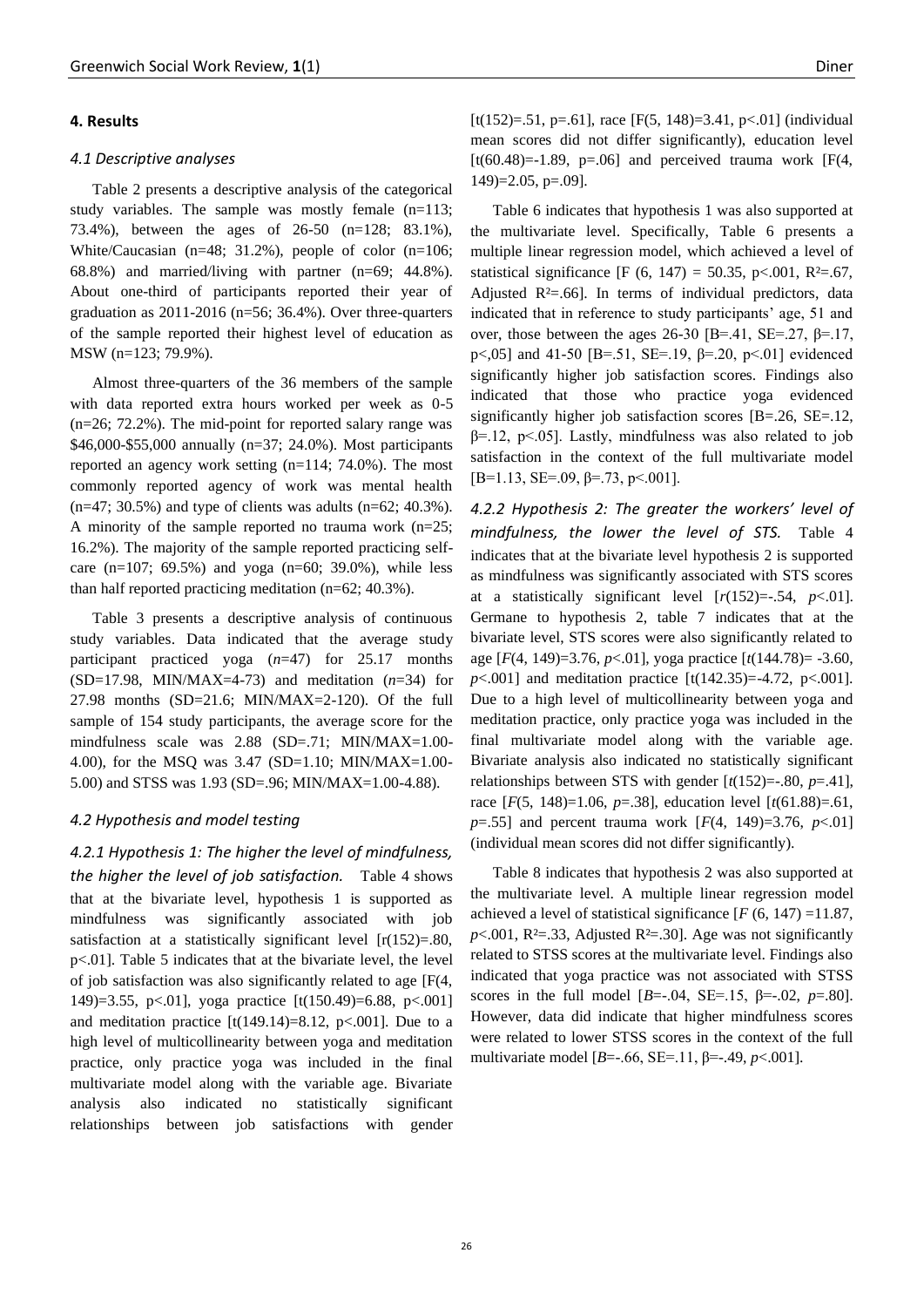# **Table 2.** Descriptive analysis of categorical study variables (n=154)

| <b>Variable</b>                           | $\boldsymbol{n}$ | $\frac{0}{0}$ |
|-------------------------------------------|------------------|---------------|
| Gender                                    |                  |               |
| Male                                      | 41               | 26.6          |
| Female                                    | 113              | 73.4          |
| Age                                       |                  |               |
| $20 - 25$                                 | 9                | 5.8           |
| $26 - 30$                                 | 43               | 27.9          |
| $31 - 40$                                 | 45               | 29.2          |
| $41 - 50$                                 | 40               | 26.0          |
| 51-60                                     | 15               | 9.7           |
| 61 or over                                | $\overline{2}$   | 1.3           |
| Race                                      |                  |               |
| Caucasian                                 | 48               | 31.2          |
| <b>Black/African American</b>             | 22               | 14.3          |
| Hispanic/Latino                           | 42               | 27.3          |
| West Indian/Caribbean                     | 25               | 16.2          |
| Asian/Pacific Islander                    | 15               | 9.7           |
| Native American/American Indian           | $\sqrt{2}$       | 1.3           |
| <b>Marital Status</b>                     |                  |               |
| Single/Never Married                      | 43               | 27.9          |
| Married/Living with partner               | 69               | 44.8          |
| Separated                                 | 27               | 17.5          |
| Divorced                                  | 13               | 8.4           |
| Widowed                                   | $\sqrt{2}$       | 1.3           |
| <b>Highest Level of Education</b>         |                  |               |
| <b>MSW</b>                                | 123              | 79.9          |
| PhD/DSW                                   | $\overline{31}$  | 20.1          |
| <b>Extra Hours Worked Per Week (n=36)</b> |                  |               |
| $0 - 5$                                   | 26               | 72.2          |
| $6 - 10$                                  | 6                | 16.7          |
| $11-15$                                   | $\sqrt{2}$       | 5.6           |
| $16-20$                                   | $\mathbf{1}$     | 2.8           |
| Greater than 20                           | $\mathbf{1}$     | 2.8           |
| <b>Salary Range</b>                       |                  |               |
| \$25,000 or under                         | $\mathbf{1}$     | 0.6           |
| \$26,000-\$35,000                         | 23               | 14.9          |
| \$36,000-\$45,000                         | 30               | 19.5          |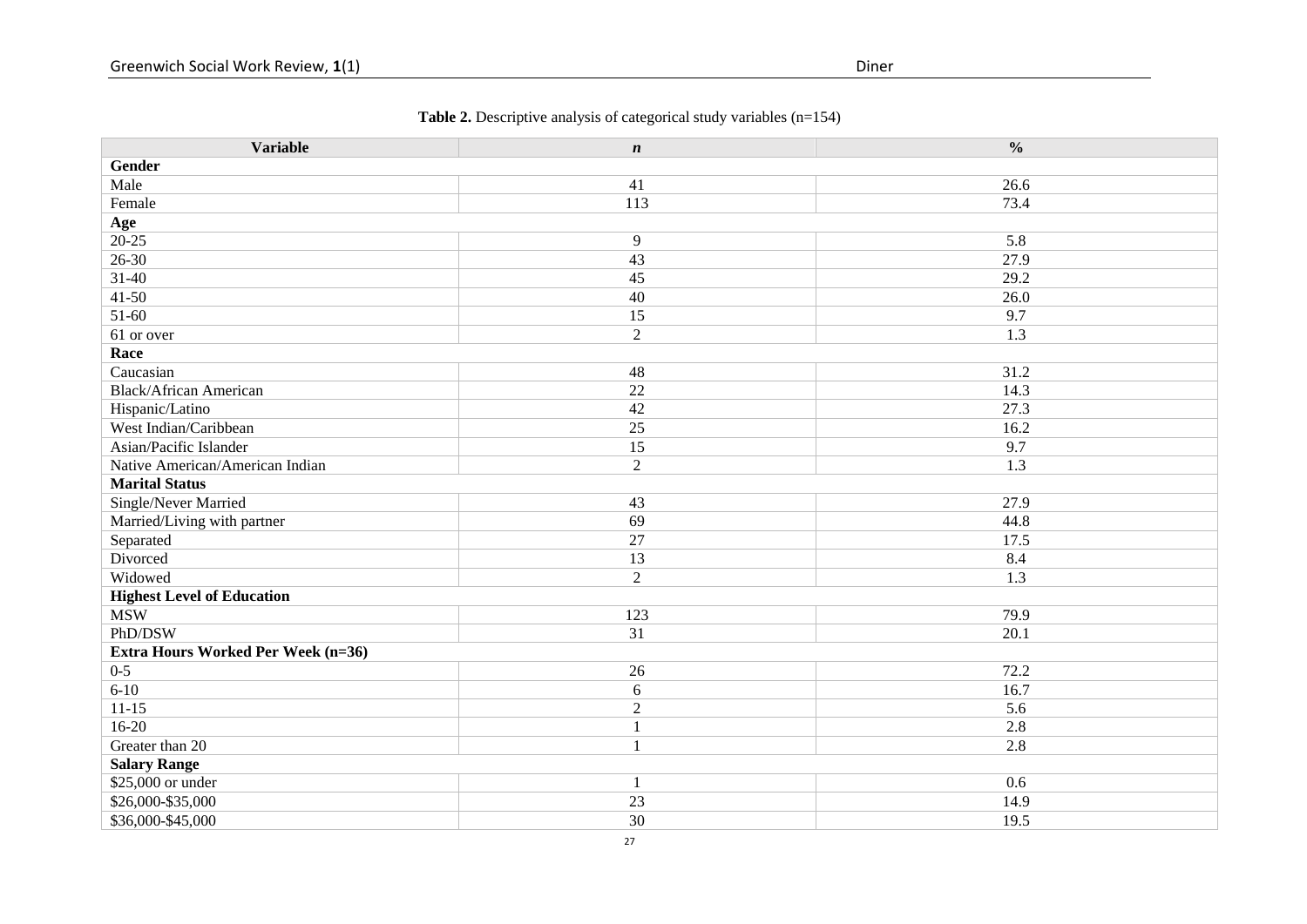Greenwich Social Work Review,

| Greenwich Social Work Review, 1(1) |                 | Diner |
|------------------------------------|-----------------|-------|
| \$46,000-\$55,000                  | 37              | 24.0  |
| \$56,000-\$65,000                  | 33              | 21.4  |
| \$66,000-\$76,000                  | 15              | 9.7   |
| \$76,000 or more                   | 15              | 9.7   |
| <b>Work Setting</b>                |                 |       |
| Agency                             | 114             | 74.0  |
| <b>Private Practice</b>            | 40              | 26.0  |
| <b>Agency</b>                      |                 |       |
| Child Protective Services          | $6\,$           | 3.9   |
| Hospital                           | 14              | 9.1   |
| Aging                              | 13              | 8.4   |
| School                             | 28              | 18.2  |
| <b>Substance Abuse Clinic</b>      | 19              | 12.3  |
| <b>Correctional Facility</b>       | 9               | 5.8   |
| <b>Mental Health</b>               | 47              | 30.5  |
| Communal Agency                    | $\overline{13}$ | 8.4   |
| Admin                              | $\overline{1}$  | 0.6   |
| Admin/financial                    | $\mathbf{1}$    | 0.6   |
| <b>College Counseling</b>          | $\mathbf{1}$    | 0.6   |
| <b>Private Practice</b>            | $\overline{2}$  | 1.2   |
| <b>Type of Clients</b>             |                 |       |
| Children                           | 41              | 26.6  |
| Adolescents                        | $\overline{51}$ | 33.1  |
| Adults                             | 62              | 40.3  |
| <b>Percent Trauma Work</b>         |                 |       |
| None                               | 25              | 16.2  |
| 25% or less                        | 41              | 26.6  |
| 25%-50%                            | 38              | 24.7  |
| 50%-75%                            | 38              | 24.7  |
| 75-100%                            | $\overline{12}$ | 7.8   |
| <b>Practice Self-Care</b>          |                 |       |
| No                                 | 47              | 30.5  |
| Yes                                | 107             | 69.5  |
| <b>Practice Yoga</b>               |                 |       |
| No                                 | 94              | 61.0  |
| Yes                                | 60              | 39.0  |
| <b>Practice Meditation</b>         |                 |       |
| $\rm No$                           | 92              | 59.7  |
| Yes                                | 62              | 40.3  |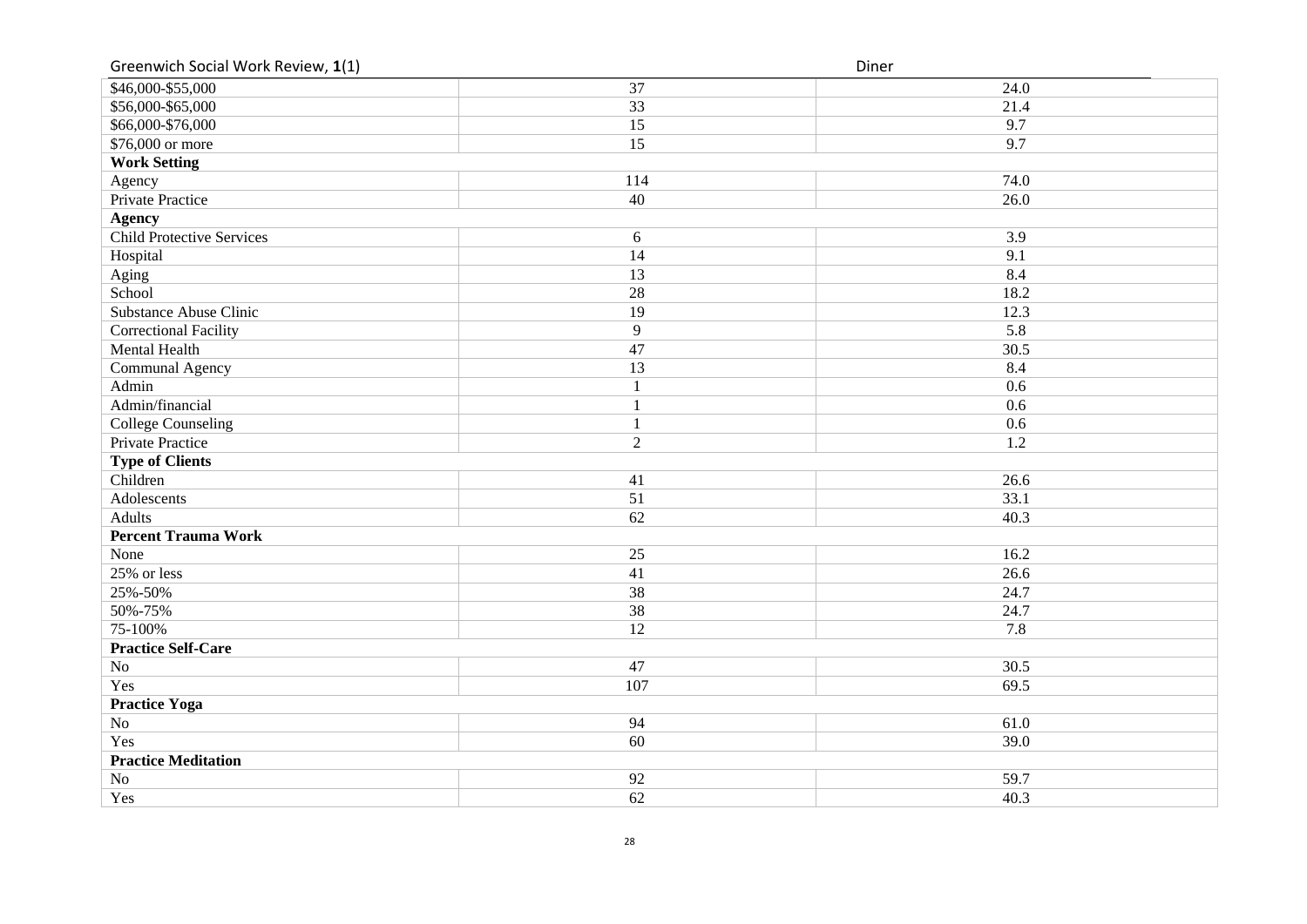| <b>Variable</b>            | <b>Mean</b><br>(SD) | Min/Max       | <b>Potential</b><br>Range |
|----------------------------|---------------------|---------------|---------------------------|
| <b>Months Practicing</b>   | 25.17               | $4 - 73$      | <b>NA</b>                 |
| Yoga $(n=47)$              | (17.98)             |               |                           |
| <b>Months Practicing</b>   | 27.98               | $2 - 120$     | NA                        |
| <b>Meditation</b> $(n=48)$ | (21.6)              |               |                           |
| <b>Mindfulness</b>         | 2.88(.71)           | $1.00 - 4.00$ | 1.00-4.00                 |
| <b>MSQ</b>                 | 3.47(1.10)          | 1.00-5.00     | 1.00-5.00                 |
| <b>STSS</b>                | 1.93 (.96)          | 1.00-4.88     | 1.00-5.00                 |

**Table 3.** Descriptive analysis of continuous study variables  $(n=154)$ 

**Table 4.** Correlation analysis examining the relationship between continuous study variables (n=154)

| <b>Variables</b> |  | 7       | З        |  |
|------------------|--|---------|----------|--|
| 1. Mindfulness   |  | $.80**$ | $-.54**$ |  |
| 2. MSQ           |  |         | $-.56**$ |  |
| 3. STSS          |  |         |          |  |
| *p<.05, **p<.01. |  |         |          |  |

*4.2.3 Hypothesis 1a: There is a positive correlation between the length of time practicing meditation and the workers' level of mindfulness.* Table 9 reports that at the bivariate level that hypothesis 1a is not supported as time practicing meditation is not correlated with mindfulness at a statistically significant level  $[r(32)=.32, p<.07]$ .

*4.2.4 Hypothesis 1b: There is a positive correlation between the length of time practicing yoga and the workers' level of mindfulness.* At the bivariate level, Table 9 reports that hypothesis 1b is supported as time practicing yoga is correlated with mindfulness at a statistically significant level  $[r(45)=.46, p<.01]$ . Table 10 indicates that at the bivariate level, months of yoga practice was also significantly related to gender  $[t(48)=2.51, p<0.05]$  and the practice of self-care  $[t(45)=3.91, p<.001]$ . However, months of yoga practice was not significantly related to age [F(3, 43)=.38, p=.77], race [F(5, 41)= 1.82, p=.13], education level [t(45)=.73, p=.23], perceived trauma work  $[F(4, 42)=1.60]$ ,  $p=19$ ] and meditation practice [t(45)=.67,  $p=.51$ ].

Table 11 presents a multiple linear regression model, which achieved a level of statistical significance [F  $(3, 43)$ ]  $=11.04$ , p<.001, R<sup>2</sup>=.44, Adjusted R<sup>2</sup>=.40]. Male gender was significantly associated with higher levels of mindfulness [B=-.40, SE=.12,  $\beta$ =-.37, p<.05], as was reports of practicing self-care [B=.30, SE=.12,  $\beta$ =.35, p<.05]. Lastly, number of months practicing yoga was significantly related to higher mindfulness scores in the context of the full multivariate model [B=.01, SE=.10,  $\beta$ =.28, p<.05].

| <b>Variable</b>               | M(SD)      | t/F(df)            | p    |
|-------------------------------|------------|--------------------|------|
| Gender                        |            | .51(152)           | .61  |
| Male                          | 3.54(1.02) |                    |      |
| Female                        | 3.44(1.13) |                    |      |
| Age <sup>1</sup>              |            | 3.55(4,<br>149)    | .009 |
| $20 - 25$                     | 2.42(1.06) |                    |      |
| 26-30                         | 3.69(.97)  |                    |      |
| $31 - 40$                     | 3.44(1.04) |                    |      |
| $41 - 50$                     | 3.66(1.13) |                    |      |
| 51 or over                    | 3.08(1.19) |                    |      |
| Race <sup>2</sup>             |            | 3.41(5,<br>148)    | .01  |
| Caucasian                     | 3.80 (.96) |                    |      |
| <b>Black/African American</b> | 3.09(1.25) |                    |      |
| Hispanic/Latino               | 3.32(1.12) |                    |      |
| West Indian/Caribbean         | 3.04(1.13) |                    |      |
| Asian/Pacific Islander        | 4.03(.75)  |                    |      |
| Native                        |            |                    |      |
| American/American             | 4.00(.28)  |                    |      |
| Indian                        |            |                    |      |
| <b>Education Level</b>        |            | $-1.89$<br>(60.48) | .06  |
| <b>MSW</b>                    | 3.40(1.14) |                    |      |
| PhD/DSW                       | 3.75(.85)  |                    |      |
| <b>Percent Trauma Work</b>    |            | 2.05(4,<br>149)    | .09  |
| None                          | 3.04(1.00) |                    |      |
| $25%$ or less                 | 3.81(1.03) |                    |      |
| 25%-50%                       | 3.50(1.09) |                    |      |
| 50%-75%                       | 3.39(1.04) |                    |      |
| 75-100%                       | 3.37(1.51) |                    |      |
| <b>Yoga Practice</b>          |            | 6.88<br>(150.49)   | .001 |
| Yes                           | 4.08 (.96) |                    |      |
| N <sub>o</sub>                | 3.08(.28)  |                    |      |
| <b>Meditation Practice</b>    |            | 8.12<br>(149.14)   | .001 |
| Yes                           | 4.15(.64)  |                    |      |
| No                            | 3.01(1.11) |                    |      |

**Table 5.** Bivariate analysis of MSQ and study variables

 $(n=154)$ 

*¹Post hoc analysis indicated the mean score for the 20-25 group was significantly lower than 26-30 and 41-50 groups.*

*²Post hoc analysis indicated the mean scores did not differ significantly.*

29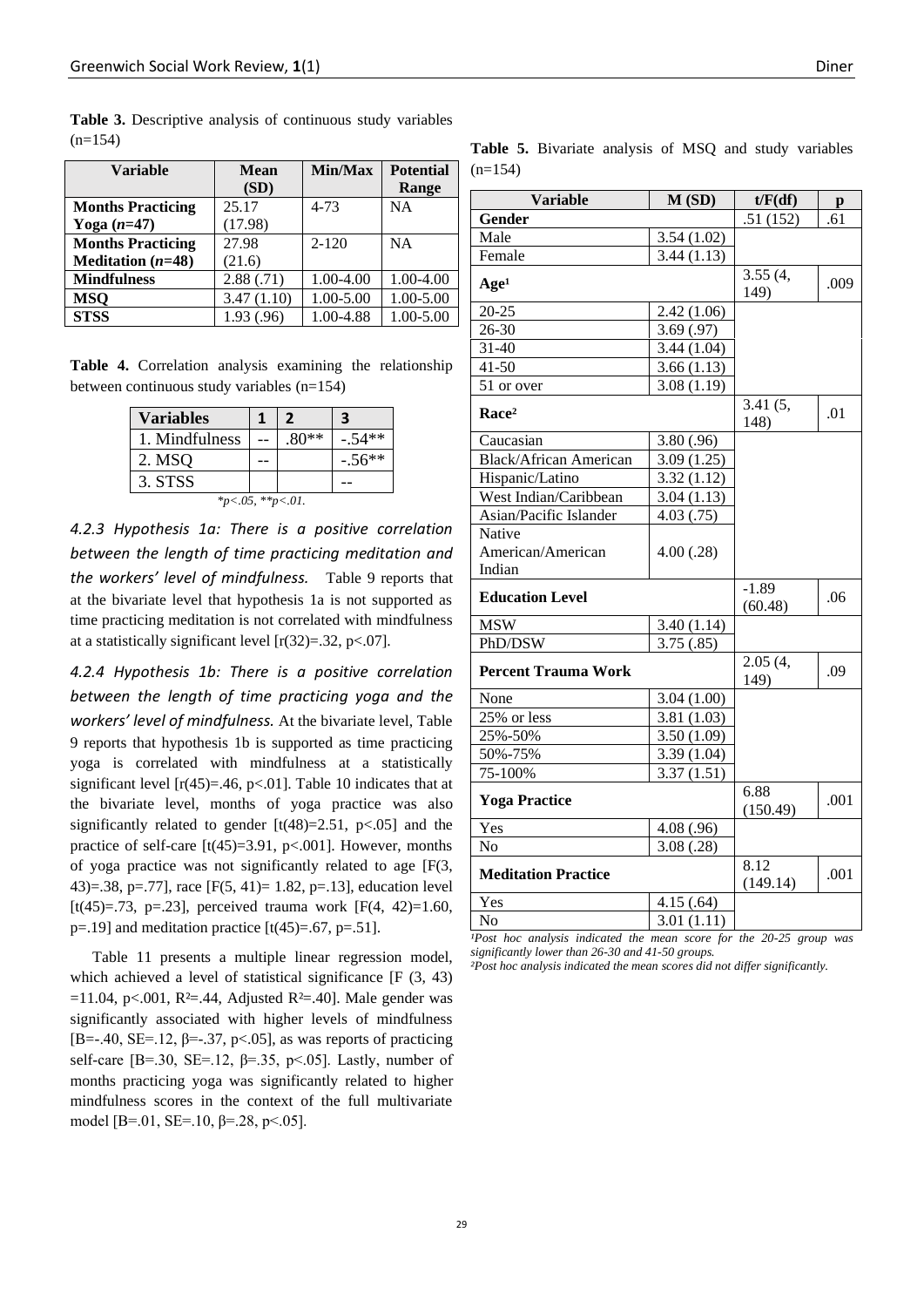| <b>Variable</b>                                                                          | B(SE)      |     | D    |
|------------------------------------------------------------------------------------------|------------|-----|------|
| Age                                                                                      |            |     |      |
| 51 or over (Reference group)                                                             |            |     |      |
| $20 - 25$                                                                                | .05(.27)   | .01 | .85  |
| $26 - 30$                                                                                | .41(.27)   | .17 | .03  |
| $31 - 40$                                                                                | .29(.18)   | .12 | .11  |
| $41 - 50$                                                                                | .51(.19)   | .20 | .007 |
| Practice Yoga                                                                            | .26(.12)   | .12 | .03  |
| Mindfulness                                                                              | 1.13(0.09) | .73 | .001 |
| Model = $F(6, 147)$ = 50.35, p < 0.01, R <sup>2</sup> = 67, Adjusted R <sup>2</sup> = 66 |            |     |      |

**Table 6.** Multiple regression analysis examining MSQ scores (n=154)

**Table 7.** Bivariate analysis of STSS and study variables (n=154)

| <b>Variable</b>                        | M(SD)      | t/F(df)         | $\mathbf{p}$ |
|----------------------------------------|------------|-----------------|--------------|
| <b>Gender</b>                          |            | $-.80(152)$     | .41          |
| Male                                   | 1.83(.99)  |                 |              |
| Female                                 | 1.97(0.95) |                 |              |
| Age <sup>1</sup>                       |            | 3.76(4, 149)    | .006         |
| $20 - 25$                              | 2.95(1.13) |                 |              |
| $26 - 30$                              | 1.79(.83)  |                 |              |
| $31 - 40$                              | 1.89(.93)  |                 |              |
| $41 - 50$                              | 1.76(.82)  |                 |              |
| 51 or over                             | 2.23(1.22) |                 |              |
| Race                                   |            | 1.06(5, 148)    | .38          |
| Caucasian                              | 1.74(0.77) |                 |              |
| <b>Black/African American</b>          | 2.10(1.24) |                 |              |
| Hispanic/Latino                        | 2.07(1.02) |                 |              |
| West Indian/Caribbean                  | 2.08(.97)  |                 |              |
| Asian/Pacific Islander                 | 1.67(.84)  |                 |              |
| Native American/American Indian        | 1.97(.87)  |                 |              |
| <b>Education Level</b>                 |            | .61(61.88)      | .55          |
| <b>MSW</b>                             | 1.95(1.01) |                 |              |
| PhD/DSW                                | 1.85(.73)  |                 |              |
| <b>Percent Trauma Work<sup>2</sup></b> |            | 3.76(4, 149)    | .006         |
| None                                   | 1.60(.97)  |                 |              |
| 25% or less                            | 1.68(.78)  |                 |              |
| 25%-50%                                | 1.94(.88)  |                 |              |
| 50%-75%                                | 2.25(.99)  |                 |              |
| 75-100%                                | 2.47(1.21) |                 |              |
| <b>Yoga Practice</b>                   |            | $-3.60(144.78)$ | .001         |
| Yes                                    | 1.64(1.64) |                 |              |
| N <sub>o</sub>                         | 2.12(1.10) |                 |              |
| <b>Meditation Practice</b>             |            | $-4.72(142.35)$ | .001         |
| Yes                                    | 1.55(.55)  |                 |              |
| N <sub>0</sub>                         | 2.19(1.08) |                 |              |

<sup>1</sup> Post hoc analysis indicated the mean score for the 20-25 group was significantly higher than 26-30, 31-40, and 41-50 groups. *² Post hoc analysis indicated the mean scores did not differ significantly.*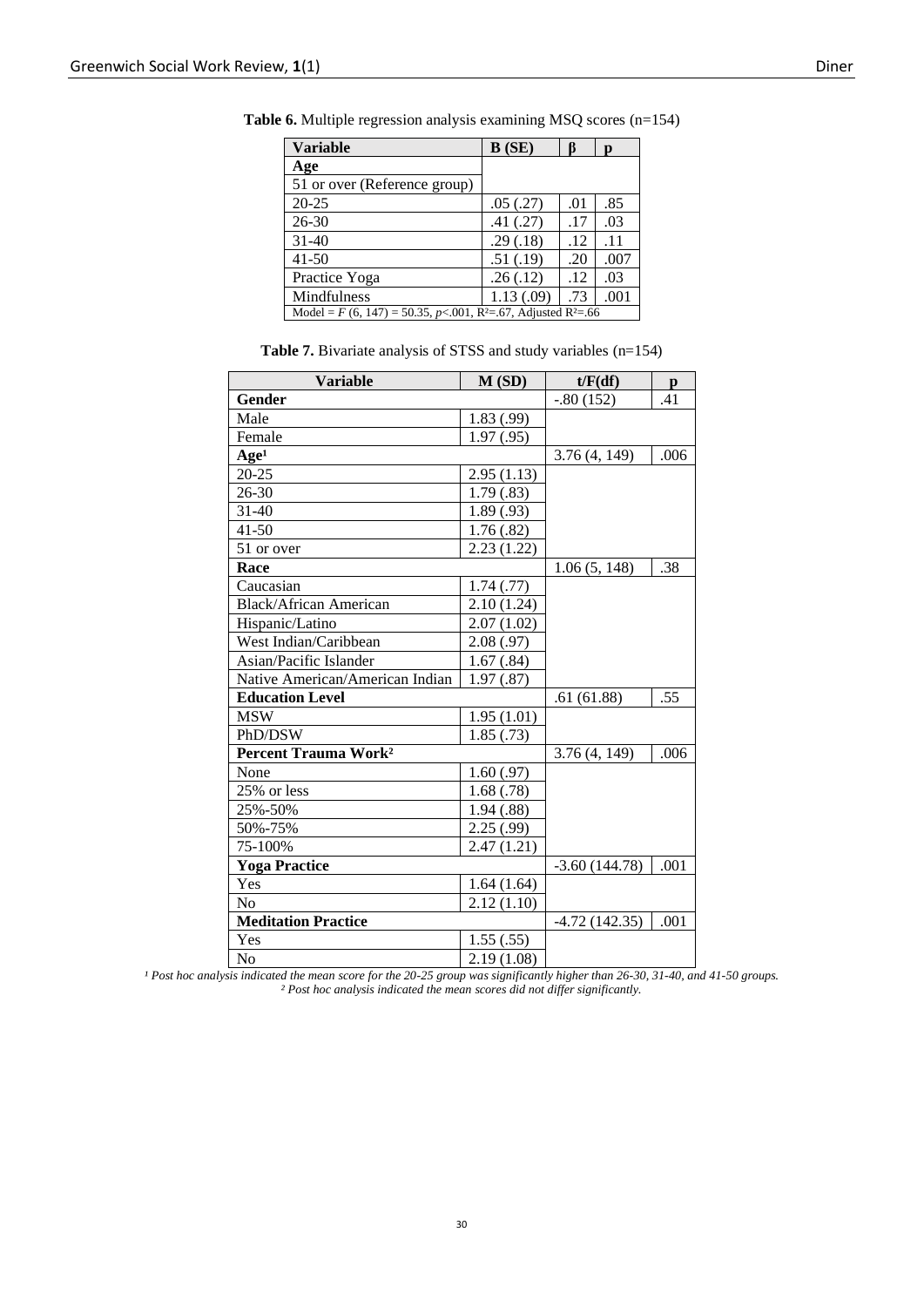| <b>Variable</b>                                                                         | B(SE)       |        |      |
|-----------------------------------------------------------------------------------------|-------------|--------|------|
| Age                                                                                     |             |        |      |
| 51 or over (Reference group)                                                            |             |        |      |
| 20-25                                                                                   | .30(.34)    | .07    | .38  |
| $26 - 30$                                                                               | $-.32(.23)$ | $-.15$ | .16  |
| $31-40$                                                                                 | $-.30(.23)$ | $-.14$ | .19  |
| $41 - 50$                                                                               | $-.44(.23)$ | $-.20$ | .06  |
| Practice Yoga                                                                           | $-.04(.15)$ | $-.02$ | .80  |
| Mindfulness                                                                             | $-.66(.11)$ | $-.49$ | .001 |
| Model = $F(6, 147) = 11.87$ , p<.001, R <sup>2</sup> =.33, Adjusted R <sup>2</sup> =.30 |             |        |      |

**Table 8.** Multiple regression analysis examining STSS scores (n=154)

**Table 9.** Sug-group correlation analysis examining the relationship between mindfulness with number of months practising meditation and yoga

| <b>Variables</b>     |  |             |                  |  |  |
|----------------------|--|-------------|------------------|--|--|
| 1. Mindfulness       |  | $.32(n=34)$ | $.46**$ $(n=47)$ |  |  |
| 2. Meditation months |  |             | $75***$          |  |  |
| 3. Yoga months       |  |             |                  |  |  |
| *p<.05, **p<.01      |  |             |                  |  |  |

|  | <b>Table 10.</b> Bivariate analysis of mindfulness and study variables $(n=47)$ |  |  |
|--|---------------------------------------------------------------------------------|--|--|
|  |                                                                                 |  |  |

| <b>Variable</b>                 | M(SD)      | t/F(df)     | p    |
|---------------------------------|------------|-------------|------|
| Gender                          |            | 2.51(48)    | .016 |
| Male                            | 3.65(.34)  |             |      |
| Female                          | 3.27(.40)  |             |      |
| Age                             |            | .38(3, 43)  | .77  |
| 26-30                           | 3.26(.35)  |             |      |
| 31-40                           | 3.43(.38)  |             |      |
| $41 - 50$                       | 3.32(.47)  |             |      |
| 51 and over                     | 3.37(.60)  |             |      |
| Race                            |            | 1.82(5, 41) | .13  |
| Caucasian                       | 3.41(.43)  |             |      |
| <b>Black/African American</b>   | 3.35(.07)  |             |      |
| Hispanic/Latino                 | 3.37(0.40) |             |      |
| West Indian/Caribbean           | 3.01(.35)  |             |      |
| Asian/Pacific Islander          | 3.55(.39)  |             |      |
| Native American/American Indian | 2.95(.07)  |             |      |
| <b>Education Level</b>          |            | .73(45)     | .23  |
| <b>MSW</b>                      | 3.37(.39)  |             |      |
| PhD/DSW                         | 3.28(.45)  |             |      |
| <b>Percent Trauma Work</b>      |            | 1.60(4, 42) | .19  |
| None                            | 3.60(.42)  |             |      |
| 25% or less                     | 3.54(.51)  |             |      |
| 25%-50%                         | 3.24(.38)  |             |      |
| 50%-75%                         | 3.26(.37)  |             |      |
| 75-100%                         | 3.17(0.16) |             |      |
| <b>Practice Self-Care</b>       |            | 3.91(45)    | .001 |
| Yes                             | 3.49(.38)  |             |      |
| N <sub>o</sub>                  | 3.06(.32)  |             |      |
| <b>Meditation Practice</b>      |            | .67(45)     | .51  |
| Yes                             | 3.36(.39)  |             |      |
| N <sub>o</sub>                  | 3.26(.49)  |             |      |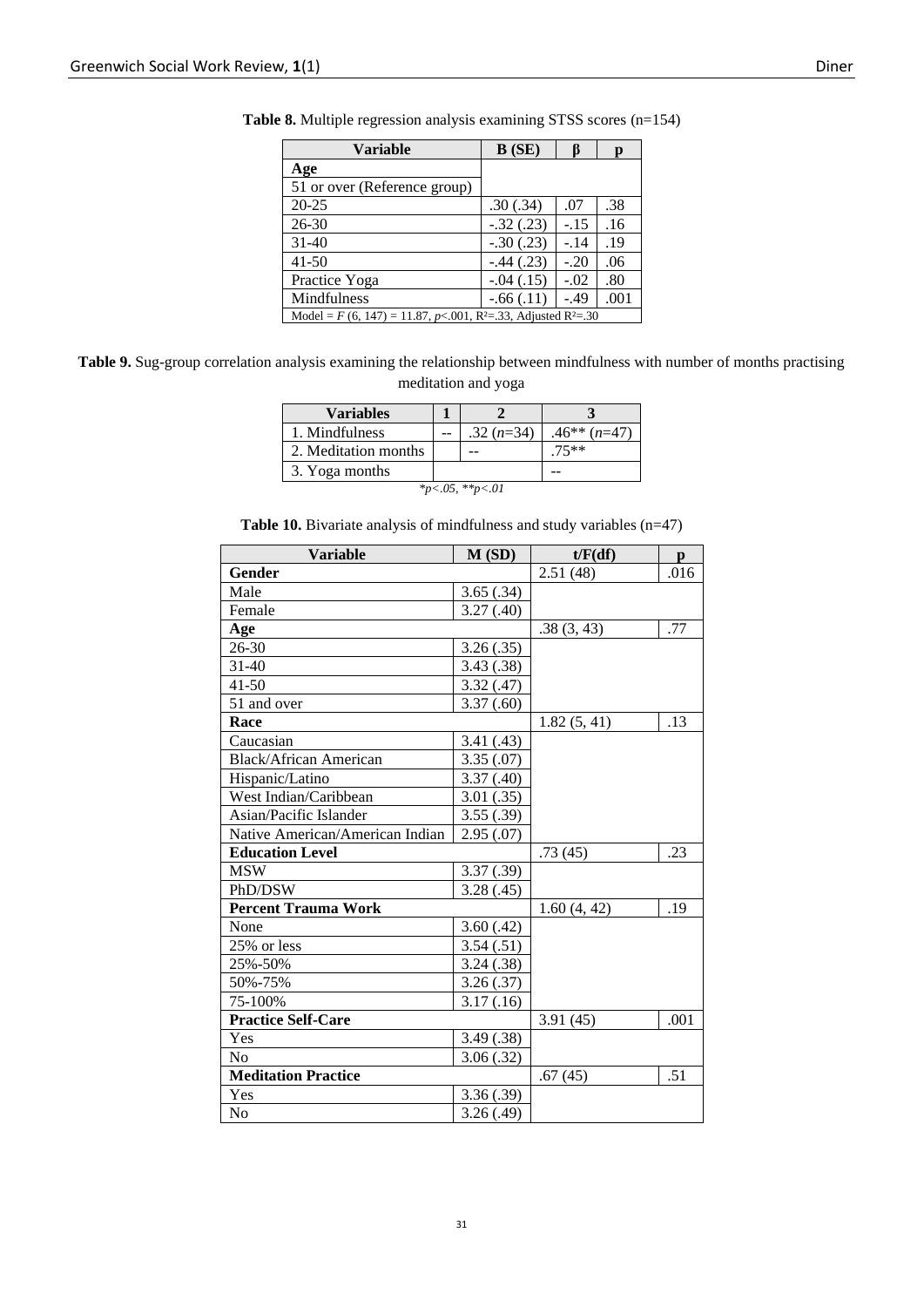| Variable                                                                               | B(SE)       |        |      |  |
|----------------------------------------------------------------------------------------|-------------|--------|------|--|
| Gender                                                                                 | $-.40(.12)$ | $-.37$ | .002 |  |
| Practice Self-Care                                                                     | .30(.12)    | .35    | .014 |  |
| Yoga Months                                                                            | .01(0.10)   | .28    | .047 |  |
| Model = $F(3, 43) = 11.04$ , p<.001, R <sup>2</sup> =.44, Adjusted R <sup>2</sup> =.40 |             |        |      |  |

**Table 11.** Multiple linear regression analysis examining mindfulness scores (n=47)

## **5. Discussion**

# *5.1 Hypothesis 1*

The findings indicate that hypothesis 1 was supported. Correlational significance was observed between study participants' age, 51 and over and those between the ages 26- 30, as they evidenced significantly higher job satisfaction scores. The findings also indicated that mindfulness and those who practice yoga also evidenced significantly higher job satisfaction scores. Measured at the bivariate level, job satisfaction was related to age, yoga practice, and meditation practice. In light of this, this study lends further support that a relationship exists between mindfulness and job satisfaction. To date, there is a growing body of literature documenting the effectiveness of mindfulness practice for social workers and mental health workers alike [\(Neff, 2003;](#page-13-23) [Christopher and](#page-12-14)  [Maris, 2010;](#page-12-14) [May and O'Donovan, 2007;](#page-13-20) [Baer, 2006;](#page-12-19) [Brown,](#page-12-20)  [Ryan, and Creswell, 2007;](#page-12-20) [Holzel et al., 2011\)](#page-13-24). Workers with higher levels of mindful attention are likely to be positively correlated with satisfaction at work.

Although the efficacy of mindfulness practice and job satisfaction is becoming established in literature, the understanding of its effectiveness in different situations is still underdeveloped. This study shows that age is a significant factor in job satisfaction, while at the bivariate level, job satisfaction was not significantly related to gender, education level, and amount of trauma work. In addition to the need for additional research in these areas, these latter findings may be a result in part due to the sample, most participants were women, and it is possible that men and women may respond differently, although no evidence for gender differences has been reported in past research.

#### *5.2 Hypothesis 1a*

The findings suggest that hypothesis 1A was not supported. This result is consistent with previous research. May and O'Donovan [\(2007\)](#page-13-20) found that participation in yoga practices and, to some extent, meditation practices, did not appear to enhance levels of mindfulness.

#### *5.3 Hypothesis 1b*

On the other hand, the findings suggest that hypothesis 1B was supported. Similarly to hypothesis 1A, this result is inconsistent to May and O'Donovan's [\(2007\)](#page-13-20) findings, where researchers found that participation in yoga practices did not enhance levels of mindfulness. There may be few explanations why this study demonstrated a positive correlation between the length of time practicing yoga and the workers' level of mindfulness. First, the yoga practitioners may have an experiential background that allows them to integrate clinical feedback more immediately and effectively. In addition, the quality of practice time is potentially as relevant to outcomes as the quantity; this issue deserves consideration in future research.

# *5.4 Recommendations for social work practice and education*

Building on the notion that exposure to STS places social workers at risk of burnout and psychological distress that comprises service outcomes and worker effectiveness [\(Bride,](#page-12-1)  [2007\)](#page-12-1). Since clinical evidence suggests that STS can be managed or prevented with a combination of personal, professional and administrative or policy interventions, an ethical duty exists to provide education of the prevalence and impact of STS on the worker [\(Rudolph et al., 1997\)](#page-13-14). Implications for policy include a duty to inform and a duty to train. The results of this study may help aid in the prevention of STS and keeping the social worker workforce in providing quality services, which may support and inform policy initiative, program development, and education to sustain a resilient workforce.

# **6. Conclusions**

The primary purpose of this study was to identify the relationship between mindfulness practice and job satisfaction, and the dependent variable of STS for social workers. This study found that higher levels of mindfulness are related to higher levels of job satisfaction and lower levels of STS, for social workers. This new knowledge may help indicate future trends in research, investigating the varied demographic variables and quality of mindfulness practice as it pertains to STS. As supported by the findings of this study, mindfulness practice, as an adjunct to social worker self-care practices, can help social workers be more present, accepting and effective in their relationship with clients.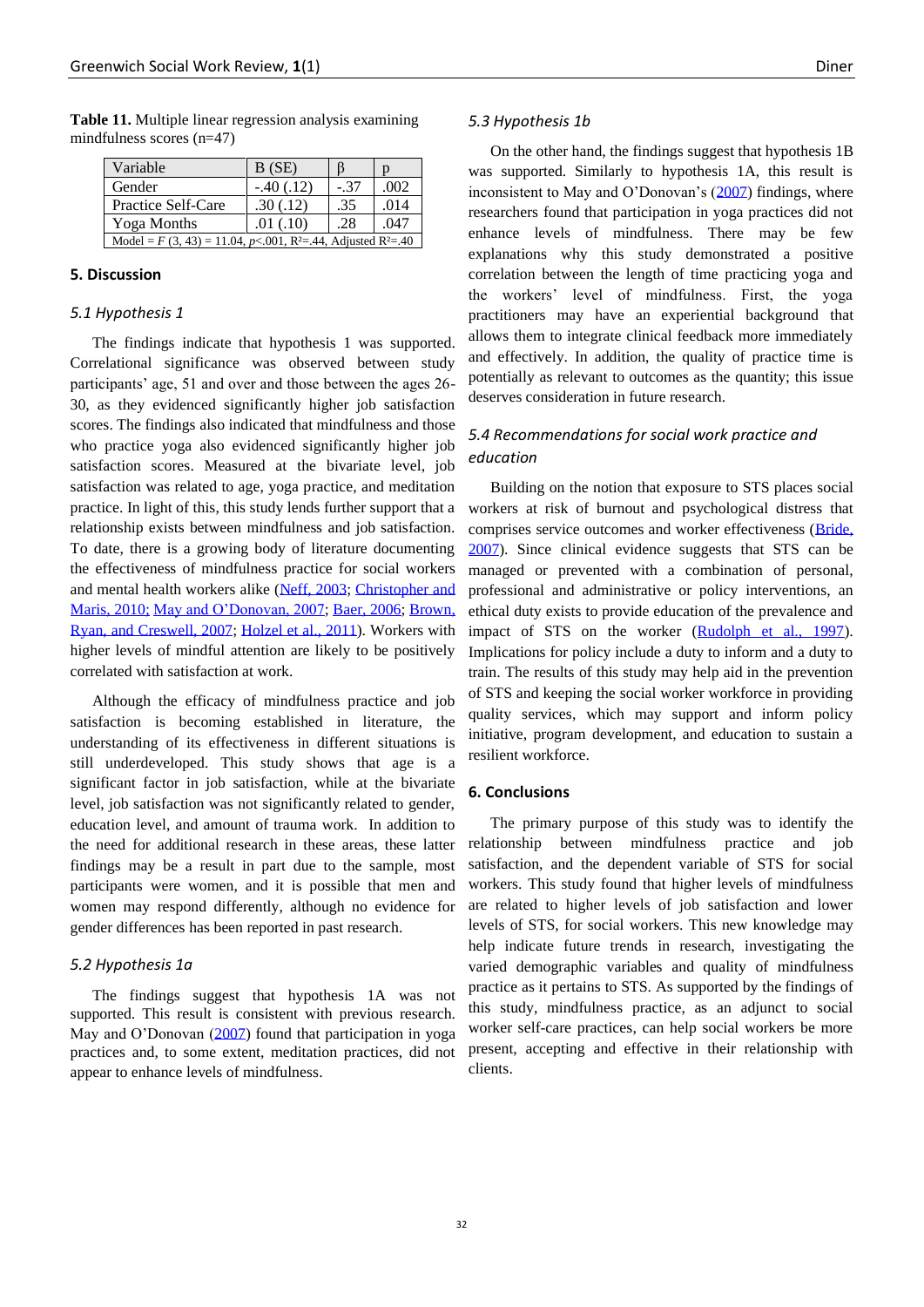#### **7. Limitations of the study**

The potential limitations include self-report nature, mindfulness and STS measures, and the correlational study design. A weakness of the self-report nature is that respondents to questionnaires and mailed surveys have a lower response rate than in person interviews [\(Patton, 2000\)](#page-13-25). Also, both the mindfulness and STS measures used in this study may be considered as limitations. To measure mindfulness, instruments are still in their infancy; the mindfulness instrument in this study measures centered attention and does not provide a comprehensive multidimensional analysis of one's state of mindfulness. Furthermore, the STS measure lacks the context in which the traumatic stress was experienced [\(May and O'Donovan,](#page-13-20)  [2007\)](#page-13-20).

The limitations of a correlational design are the possibility of reverse causality and confounding variable(s). Reverse causality is a problem that occurs when the direction of causality between two factors can be either direction. This can occur because the direction of causality for two factors, A and B, cannot be determined, thus, changes in factor A can cause changes in factor B or vice versa. Confounding variable is an unanticipated variable not accounted for in the list of measured variables and can be causing changes in the measured variables [\(Privitera, 2013\)](#page-13-22).

# **References**

<span id="page-12-0"></span>Abendroth, M. and Flannery, J. (2006) 'Predicting the Risk of Compassion Fatigue: A Study of Hospice Nurses', *Journal of Hospice & Palliative Nursing*, *8*(6), pp.346–356.

American Psychiatric Association. (2000). *Diagnostic and Statistical Manual of Mental Disorders.* 4th edn. Washington, DC: American Psychiatric Association.

<span id="page-12-9"></span>Astin, J. (1997) 'Stress Reduction through Mindfulness Meditation', *Psychotherapy and Psychosomatics*, 2(66), pp.97–106.

<span id="page-12-19"></span>Baer, R. A. (2006) 'Mindfulness Training as a Clinical Intervention: A Conceptual and Empirical Review', *Clinical Psychology: Science and Practice*, *10*(2), pp.125–143.

<span id="page-12-15"></span>Baker, E. (2003) *Caring for Ourselves as Psychologists. American Psychological Association*. Available at: [http://www.epsychologist.org/index.iml?mdl=exam/show\\_art](http://www.epsychologist.org/index.iml?mdl=exam/show_article.mdl&Material_ID=1) [icle.mdl&Material\\_ID=1](http://www.epsychologist.org/index.iml?mdl=exam/show_article.mdl&Material_ID=1) (Accessed: 5 December 2019)

<span id="page-12-11"></span>Benson, H. (1975) *The Relaxation Response*. New York, NY: William Morrow.

<span id="page-12-7"></span>Bober, T. and Regehr, C. (2006) 'Strategies for Reducing Secondary or Vicarious Trauma: Do They Work?', *Brief Treatment and Crisis Intervention*, 6(1), pp.1–9.

<span id="page-12-10"></span>Boyce, B. (2011) *The Mindfulness Revolution*. Boston, MA: Shambhala.

<span id="page-12-4"></span>Breslau, N., Davis, G., Peterson, E. and Schultz, L. (1997) 'Psychiatric Sequelae of Posttraumatic Stress Disorder in Women', *Archives of General Psychiatry*, 54(1), pp.81-87.

<span id="page-12-17"></span>Bride, B. (2004) 'Development and Validation of the Secondary Traumatic Stress Scale', *Research on Social Work Practice*, 14(1), pp.27–35.

<span id="page-12-1"></span>Bride, B. (2007) 'Prevalence of Secondary Traumatic Stress among Social Workers', *Social Work*, *52*(1), pp.63–70.

<span id="page-12-20"></span>Brown, K. W., Ryan, R. M. and Creswell, J. D. (2007) 'Mindfulness: Theoretical Foundations and Evidence for its Salutary Effects', *Psychological Inquiry*, 18(4), pp.211–237.

<span id="page-12-14"></span>Christopher, J. C. and Maris, J. A. (2010) 'Integrating Mindfulness as Self-Care into Counseling and Psychotherapy Training', *Counselling and Psychotherapy Research*, 10(2), pp.114–125.

<span id="page-12-8"></span>Collins, L. (2003) 'Working with the Psychological Effects of Trauma: Consequences for Mental Health Care Workers – a Literature Review', *Journal of Psychiatric and Mental Health Nursing*, 10(4), pp.417–424.

<span id="page-12-2"></span>Cornille, T. A. and Meyers, T. W. (1999) 'Secondary Traumatic Stress Among Child Protective Service Workers: Prevalence, Severity and Predictive Factors', *Traumatology*, *5*(1), pp.15–31.

<span id="page-12-12"></span>Davidson, R. J., Kabat-Zinn, J., Schumacher, J., Muller, D. and Santorelli, S. (2003) 'Alterations in Brain and Immune Function Produced by Mindfulness Meditation', *Psychosomatic Medicine*, 65(4), pp.564–570.

<span id="page-12-6"></span>Davidson, J. and Smith, R. (1990) 'Traumatic experiences in psychiatric outpatients', *Journal of Traumatic Stress*, *3*(3), pp.459–475.

<span id="page-12-16"></span><span id="page-12-3"></span>Dominguez-Gomez, E. and Rutledge, D. (2009) 'Prevalence of Secondary Traumatic Stress Among Emergency Nurses', *Journal of Emergency Nursing*, 35(3), pp.199–204.

<span id="page-12-5"></span>Escalona, R., Tupler, L. A., Saur, C. D., Krishnan, K. R. R. and Davidson, J. R. (1997) 'Screening for Trauma History on an Inpatient Affective-Disorders Unit: A Pilot Study', *Journal of Traumatic Stress*, 10(2), pp.299–305.

<span id="page-12-13"></span>Fang, C. Y., Reibel, D. K., Longacre, M. L., Rosenzweig, S., Campbell, D. E. and Douglas, S. D. (2010) 'Enhanced Psychosocial Well-Being Following Participation in a Mindfulness-Based Stress Reduction Program is Associated with Increased Natural Killer Cell Activity', *The Journal of Alternative and Complementary Medicine*, 16(5), pp.531– 538.

<span id="page-12-18"></span>Feldman, G., Hayes, A., Kumar, S., Greeson, J. and Laurenceau, J.-P. (2007) 'Mindfulness and Emotion Regulation: The Development and Initial Validation of the Cognitive and Affective Mindfulness Scale-Revised (CAMS-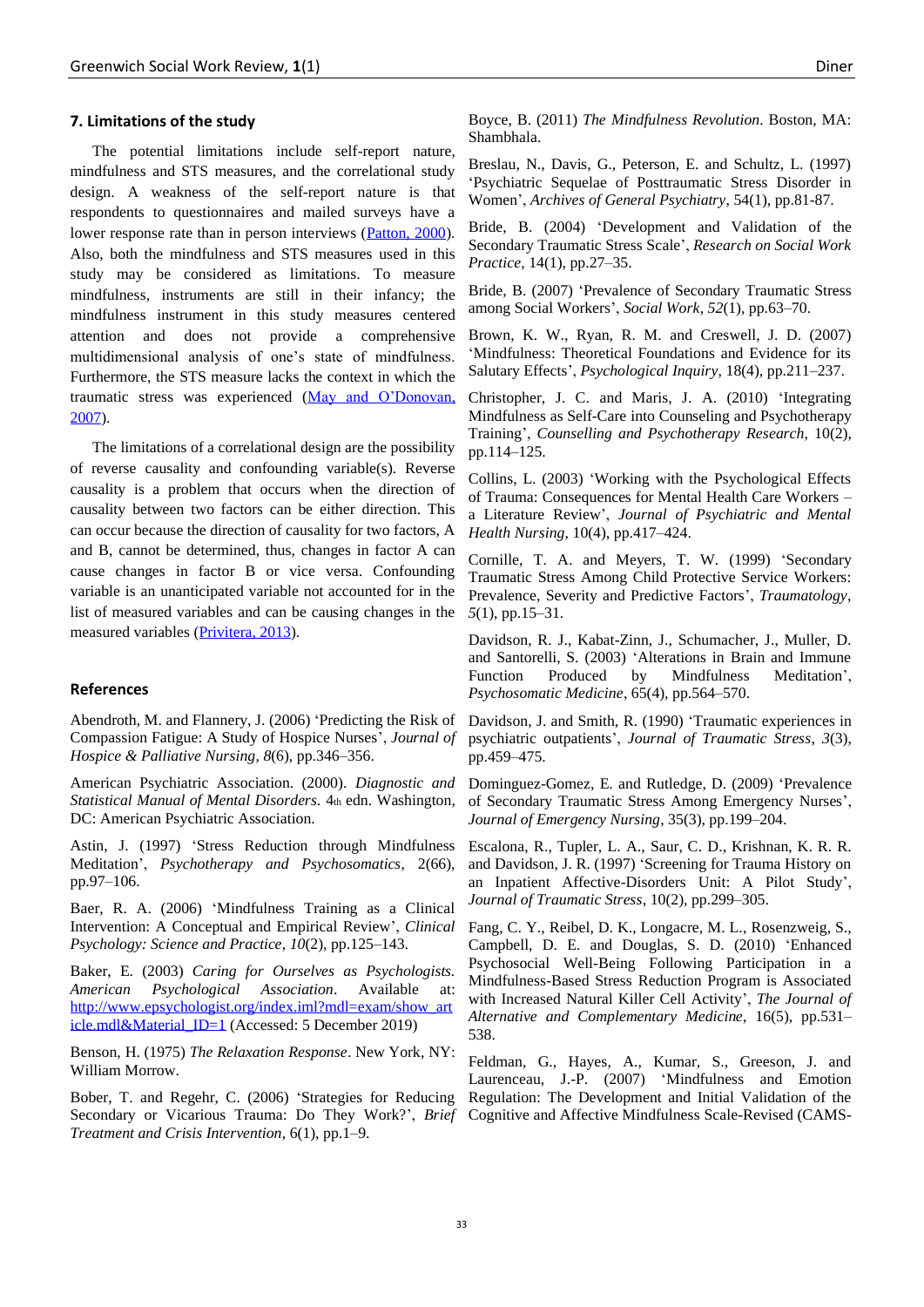R)', *Journal of Psychopathology and Behavioral Assessment*, 29(3), pp.177–190.

<span id="page-13-2"></span>Figley, C. (2002) 'Compassion Fatigue: Psychotherapists' Chronic Lack of Self-care', *Journal of Clinical Psychology*, 58(11), pp.1433–1441.

<span id="page-13-9"></span>Figley, C. (1993) 'Compassion Stress and The Family Therapist', *Family Therapy News*, (3), pp.1–8.

<span id="page-13-8"></span>Figley, C. (1995) *Compassion Fatigue: Coping with Secondary Traumatic Stress Disorder in Those Who Treat the Traumatized.* 1st edn. London, UK: Routledge.

<span id="page-13-12"></span>Guy, J. D., Poelstra, P. L. and Stark, M. J. (1989) 'Personal Distress and Therapeutic Effectiveness: National Survey of Psychologists Practicing Psychotherapy', *Professional Psychology: Research and Practice*, 20(1), pp.48-50.

<span id="page-13-24"></span>Holzel, B. K., Lazar, S. W., Gard, T., Schuman-Olivier, Z., Vago, D. R. and Ott, U. (2011) 'How Does Mindfulness Meditation Work? Proposing Mechanisms of Action from a Conceptual and Neural Perspective', *Perspectives on Psychological Science*, 6(6), pp.537–559.

<span id="page-13-16"></span>Kabat-Zinn, J. (2006) 'Mindfulness-Based Interventions in Context: Past, Present, and Future', *Clinical Psychology: Science and Practice*, 10(2), pp.144–156.

<span id="page-13-5"></span>Kabat-Zinn, J., Massion, A. O., Kristeller, J., Peterson, L. G., Fletcher, K. E. and Pbert, L. (1992) 'Effectiveness of a Meditation-Based Stress Reduction Program in the Treatment of Anxiety Disorders', *American Journal of Psychiatry*, 149(7), pp.936–943.

<span id="page-13-18"></span>Kabat-Zinn, J., Wheeler, E., Light, T., Skillings, A., Scharf, M. J., Cropley, T. G. and Bernhard, J. D. (1998) 'Influence of a Mindfulness Meditation-Based Stress Reduction Intervention on Rates of Skin Clearing in Patients with Moderate to Severe Psoriasis Undergoing Photo Therapy (UVB) and Photochemotherapy (PUVA)', *Psychosomatic Medicine*, 60(5), pp.625–632.

Kuyken, W., Peters, E., Power, M. J. and Lavender, T. (2003) 'Trainee Clinical Psychologists' Adaptation and Professional Functioning: A Longitudinal Study', *Clinical Psychology & Psychotherapy*, 10(1), pp.41-54.

<span id="page-13-7"></span>Lambert, M. J. and Barley, D. E. (2001) 'Research Summary on the Therapeutic Relationship and Psychotherapy Outcome', *Psychotherapy: Theory, Research, Practice, Training,* 38(4), pp.357-361.

<span id="page-13-3"></span>Mann, S. (2004) '"People-Work": Emotion Management, Stress and Coping', *British Journal of Guidance & Counselling*, 32(2), pp.205–221.

<span id="page-13-20"></span>May, S. and O'Donovan, A. (2007) 'The Advantages of the Mindful Therapist', *Psychotherapy in Australia*, 13(4), pp.46- 53.

<span id="page-13-13"></span>Meldrum, L., King, R. and Spooner, D. (2002) *Compassion Fatigue in Community Mental Health Case Managers*. New York, NY: Brunner/Rutledge.

<span id="page-13-23"></span>Neff, K. D. (2003) 'The Development and Validation of a Scale to Measure Self-Compassion', *Self and Identity*, 2(3), pp.223–250.

<span id="page-13-1"></span>Newell, J. M. and MacNeil, G. A. (2010) 'Professional Burnout, Vicarious Trauma, Secondary Traumatic Stress, and Compassion Fatigue', *Best Practices in Mental Health*, 6(2), pp.57–68.

<span id="page-13-17"></span>Park, E., Traeger, L., Vranceanu, A.-M., Scult, M., Lerner, J., Benson, H. and Fricchione, G. (2013) 'The Development of a Patient-Centered Program Based on the Relaxation Response: The Relaxation Response Resiliency Program (3RP)', *Psychosomatics*, 54(2), pp.165–174.

<span id="page-13-25"></span>Patton, M. L. (2000) *Proposing Empirical Research.* Los Angeles, CA: Pryrczak Publishing.

<span id="page-13-4"></span>Pearlman, L. A. and Saakvitne, K. (1995) *Trauma and the Therapist: Countertransference and Vicarious Traumatization in Psychotherapy with Incest Survivors.* 1st edn. New York, NY: W. W. Norton & Company.

<span id="page-13-22"></span>Privitera, G. (2013) *Research Methods for the Behavioral Sciences.* 1st edn. New York, NY: SAGE Publications.

<span id="page-13-10"></span>Radley, M. and Figley, C. (2007) 'The Social Psychology of Compassion', *Clinical Social Work Journal*, 35(3), pp.207– 214.

<span id="page-13-21"></span>Rubin, J. B. (1999) 'Close Encounters of a New Kind: Toward an Integration of Psychoanalysis and Buddhism', *The American Journal of Psychoanalysis*, 59(1), pp.5–24.

<span id="page-13-14"></span>Rudolph, J. M., Stamm, B. H. and Stamm, H. E. (1997, November) *Compassion Fatigue a Concerrn For Mental Health Policy, Providers, and Administration.* Montreal, PQ, CA.

<span id="page-13-15"></span><span id="page-13-6"></span>Shapiro, S. L., Carlson, L. E., Astin, J. A. and Freedman, B. (2006) 'Mechanisms of Mindfulness', *Journal of Clinical Psychology*, 62(3), pp.373–386.

Shapiro, S. L. and Walsh, R. (2003) 'An Analysis of Recent Meditation Research and Suggestions for Future Directions', *The Humanistic Psychologist*, 31(2-3), pp.86–114.

<span id="page-13-19"></span>Shapiro, S., Shapiro, D. and Schwartz, G. (2000) 'Stress Management in Medical Education: A Review of the Literature', *Academic Medicine*, 75(7), pp.748–759.

<span id="page-13-11"></span>Showalter, S. E. (2010) 'Compassion Fatigue: What Is It? Why Does It Matter? Recognizing the Symptoms, Acknowledging the Impact, Developing the Tools to Prevent Compassion Fatigue, and Strengthen the Professional Already Suffering from the Effects', *American Journal of Hospice and Palliative Medicine*, 27(4), pp.239–242.

<span id="page-13-0"></span>Simpson, L. R. and Starkey, D. S. (2006) *Secondary Traumatic Stress, Compassion Fatigue and Counselor Spirituality: Implications for Counselors Working with Trauma*. Available at: [http://www.counseling.org/resources/library/Selected%20To](http://www.counseling.org/resources/library/Selected%20Topics/Crisis/Simpson.htm) [pics/Crisis/Simpson.htm](http://www.counseling.org/resources/library/Selected%20Topics/Crisis/Simpson.htm) (Accessed: 2 November 2019).